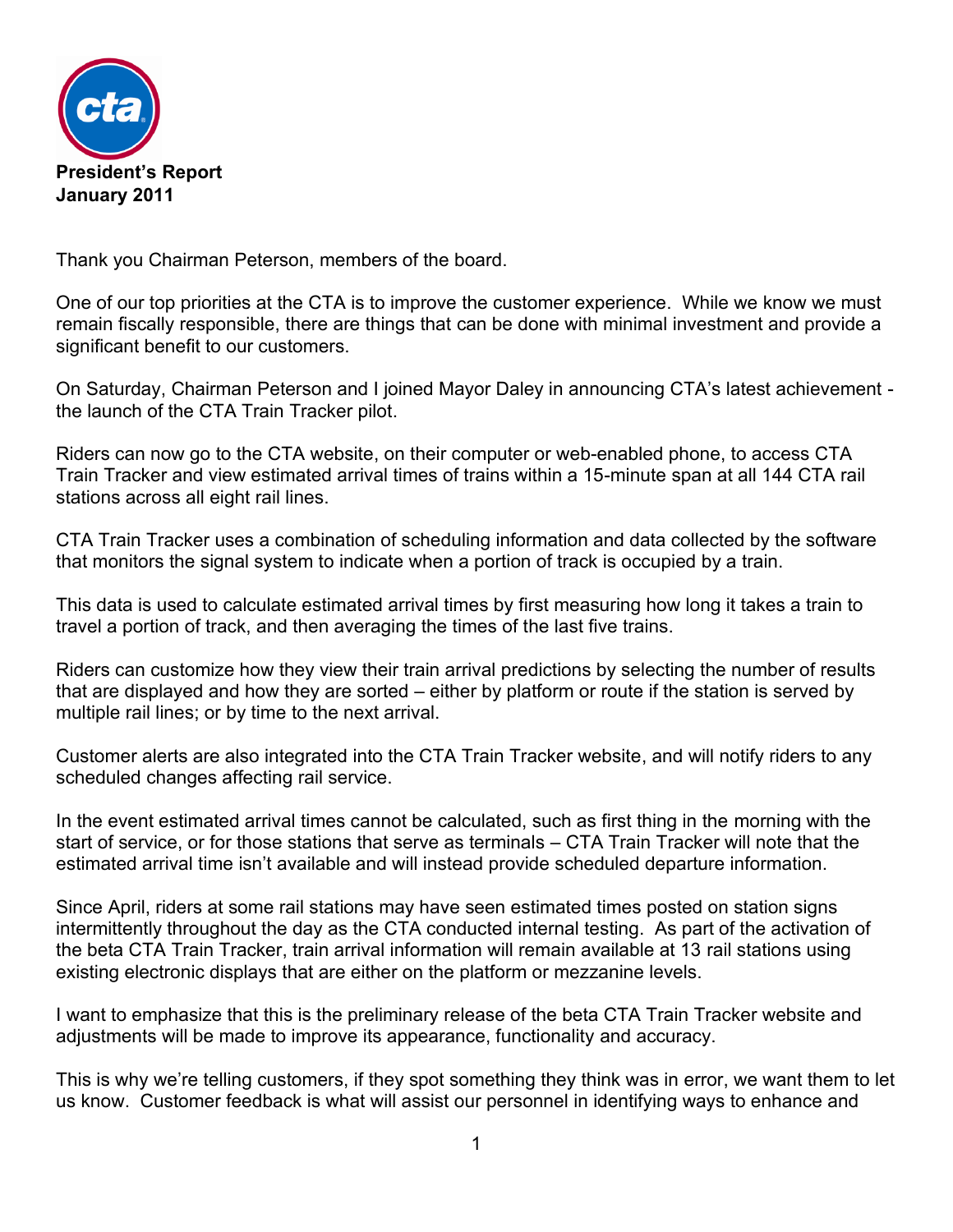evolve CTA Train tracker. Any questions, comments or suggestions can be sent to [feedback@transitchicago.com.](mailto:feedback@transitchicago.com)

As we look at improving the customer experience further into the future, at the end of this month, the next round of public meetings will take place in preparation for our federal funding application for modernizing the Red and Purple Lines.

 $\overline{\phantom{a}}$ 

Although funding has not yet been identified for any of the potential improvements, we continue advancing the planning process in an effort to be fully prepared when funding becomes available.

These meetings will provide customers with several different plans for infrastructure improvements.

The plans are based on input gathered from the first round of public meetings held at the end of 2009 and were designed to gather input on existing conditions and issues facing the Red Line North and the Purple Line.

Times and locations for the meetings have been advertised and are also available on CTA's website.  $\overline{\phantom{a}}$ 

And now, an update on fourth quarter and year-end ridership.

The CTA provided 127.8 million rides in the fourth quarter of 2010.

From October through December, overall ridership on the system decreased – down 1.6%, which represents approximately 2.2 million rides.

Bus ridership decreased by 5.4% - the equivalent of 4.3 million rides - while rail ridership increased by 4.2% - the equivalent of 2.1 million rides.

The CTA provided 516.9 million rides in 2010, which is slightly higher than the 512.2 million rides projected for the year. There is reason for encouragement considering the dramatic impact the recession has had throughout the year.

Compared to 2009, 2010 ridership is only down 0.8% (point eight percent), even though we unfortunately reduced 18% of our bus service and 9% of our rail service in February.

The fact that CTA has lost very little ground from a ridership standpoint, under the most difficult financial circumstances this country has seen in decades, is something I feel is reason to look forward to the new year and hope that the economy continues to rebound, even if at a slow pace.

It would be unreasonable to expect that the growth in ridership the CTA has experienced in recent years would sustain itself with so many unemployed and businesses struggling. But, a drop in ridership of less than 1 percent continues to demonstrate the value of public transit as a cost-effective travel option.

While in a perfect world, growth of our service is what we would like to see, circumstances currently require us to adjust our expectations based on the state of the economy.